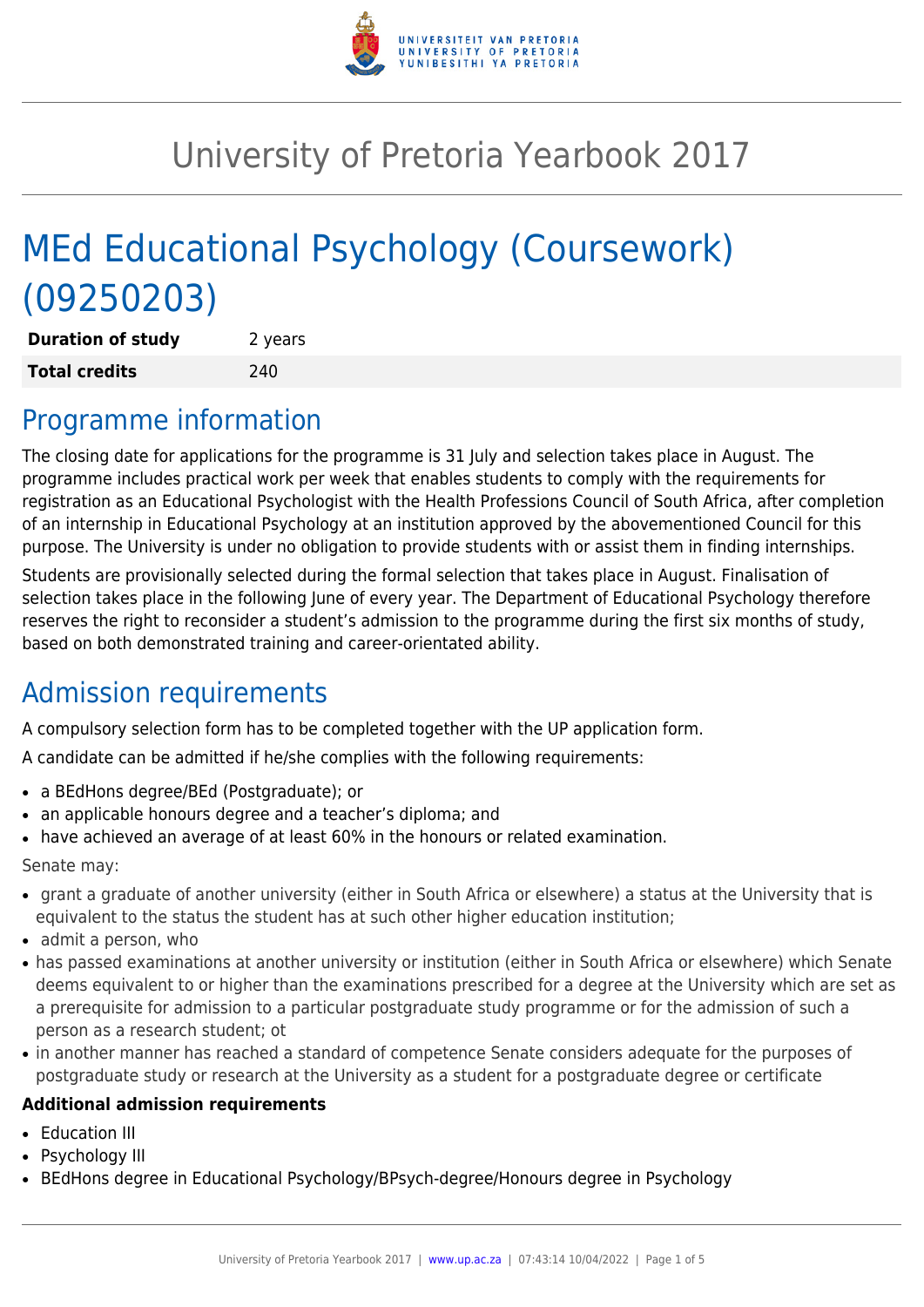

# Additional requirements

All applications are subject to selection.

Selection is based on:

- meeting the minimum academic requirements required for admission;
- previous academic performance;
- applicable academic and/or teaching background;
- availability of supervision for the required research project;
- proven academic potential which may include academic communication and computer application skills;
- additionally, an interview may be requested;
- the requirements of professional registration bodies;
- the discretion of the head of department.

# Other programme-specific information

- Renewal of registration after the two-year period is permitted only under special circumstances in which case the head of department may give approval for a limited fixed extension of this period in terms of the set procedures.
- Students will be granted two opportunities to pass NMQ 800. Unsuccessful candidates will not be allowed to continue with the programme.
- This requirement applies to both the full research as well as the coursework master's degrees.

# Research information

All master's students must submit a dissertation or a mini-dissertation and must pass Research Proposal (NMQ 800). For the MEd research degree programmes, a dissertation on a topic approved by the Dean on the recommendation of the Head of department must be submitted, following the approval of a complete research proposal. A literature study is not acceptable.

- One publishable article based on the research that the student conducted for the dissertation or the minidissertation and approved by the supervisor, must be submitted. The article must be submitted at the offices of Student Administration before 15 February for the Autumn graduation ceremonies and before 15 July for the Spring graduation ceremonies.
- In addition to the copies referred to above, each successful student must submit a bound paper copy as well as two electronic copies of the approved mini-dissertation/dissertation to the Head: Student Administration in the format specified by the faculty and in accordance with the minimum standards set by the Department of Library Services
- (see http://upetd.up.ac.za/authors/ publish/ standards.htm#specs), before 15 February for the Autumn graduation ceremonies and before 15 July for the Spring graduation ceremonies. Failure to meet these deadlines will result in the degree being awarded during a subsequent series of graduation ceremonies.
- All students have to submit a research proposal during the first year of registration and defend it successfully before a panel of examiners appointed by the Dean, in collaboration with the Head of department, Supervisor and Research Coordinator, before they can start with the research.
- Students have to apply for ethical clearance to the Head of department and Ethics Committee and only commence with field work once the application for ethical clearance has been approved by the Ethics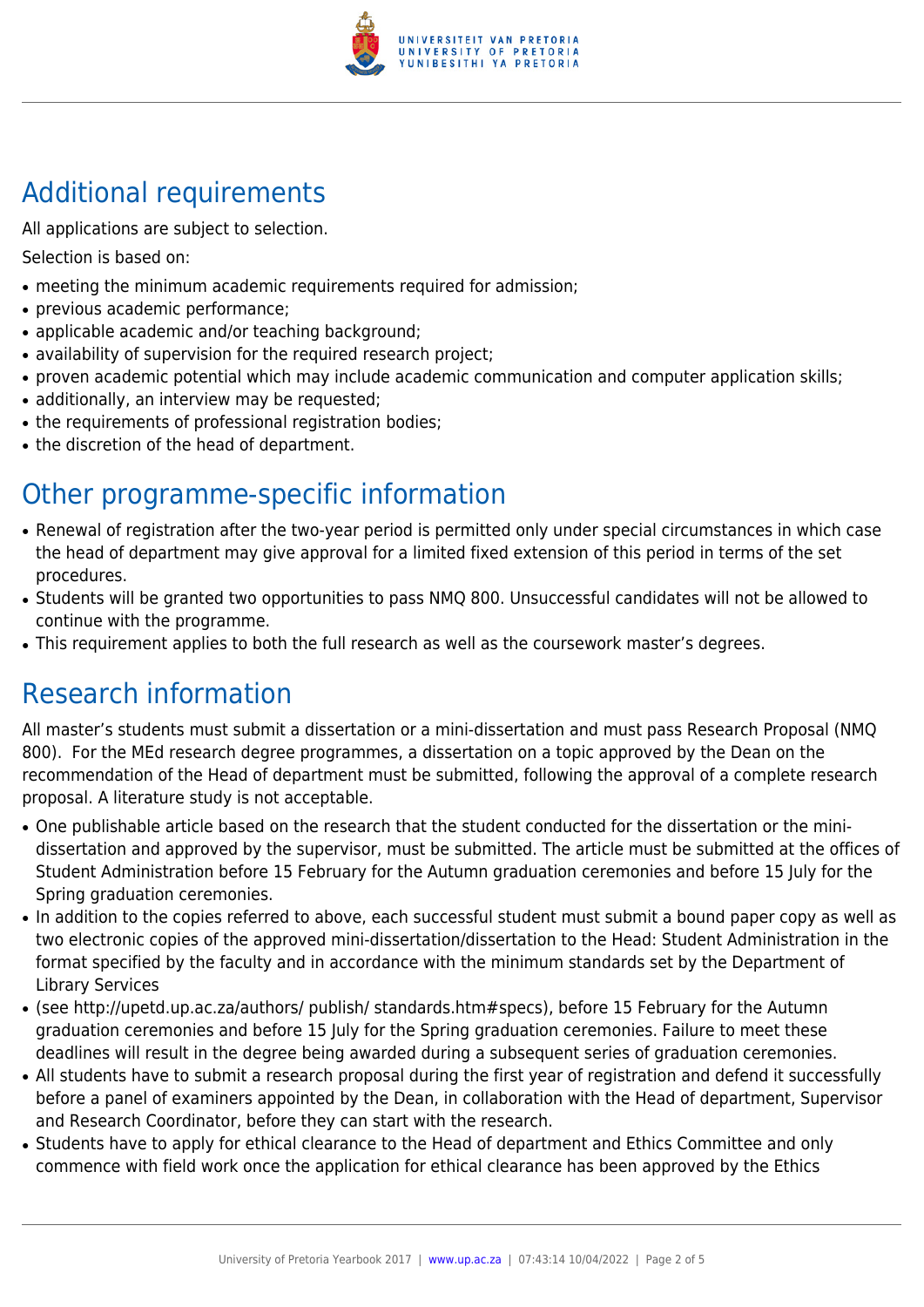

Committee.

- Students have to present a progress report on the research to the Supervisor annually. Continued reregistration depends on satisfactory annual progress.
- All students have to attend the research capacity building sessions on quantitative and qualitative research at master's level.

### Pass with distinction

The MEd degree with coursework is conferred with distinction on a student who obtains 75% in the mini-dissertation and an average of 75% in the remaining modules.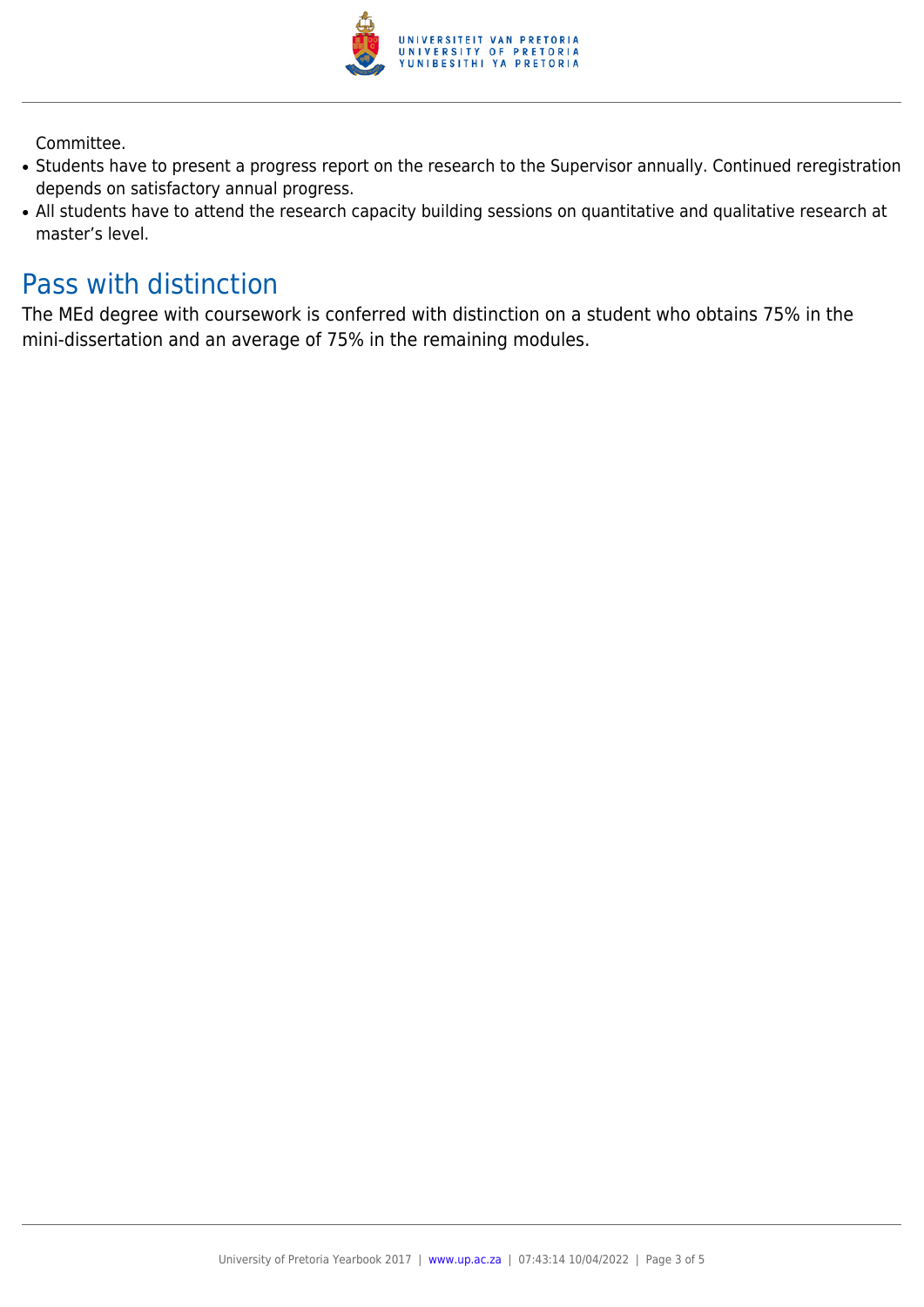

# Curriculum: Year 1

#### **Minimum credits: 240**

All the Core modules, NMQ 800 (Research proposal) and one of the mini-dissertations (BOP, ODK, OPG or OUB 895) should be selected in the 1st year. When the "Research proposal" has been passed in the 1st year, only the "mini-dissertation" should be selected again in the final year. Students will be granted two opportunities to pass NMQ 800.

### **Fundamental modules**

[Research proposal 800](https://www.up.ac.za/faculty-of-education/yearbooks/2017/modules/view/NMQ 800) (NMQ 800) - Credits: 30.00

### **Core modules**

[Career orientation pedagogics 804](https://www.up.ac.za/faculty-of-education/yearbooks/2017/modules/view/BOP 804) (BOP 804) - Credits: 15.00 [Assessment for learning and development 874](https://www.up.ac.za/faculty-of-education/yearbooks/2017/modules/view/ODD 874) (ODD 874) - Credits: 15.00 [Orthodidactical assistance 874](https://www.up.ac.za/faculty-of-education/yearbooks/2017/modules/view/ODH 874) (ODH 874) - Credits: 15.00 [Orthopedagogics 804](https://www.up.ac.za/faculty-of-education/yearbooks/2017/modules/view/OPG 804) (OPG 804) - Credits: 15.00 [Educational psychological practice 800](https://www.up.ac.za/faculty-of-education/yearbooks/2017/modules/view/OPR 800) (OPR 800) - Credits: 15.00 [Family-oriented intervention 804](https://www.up.ac.za/faculty-of-education/yearbooks/2017/modules/view/OUB 804) (OUB 804) - Credits: 15.00

### **Elective modules**

[Mini-dissertation 895](https://www.up.ac.za/faculty-of-education/yearbooks/2017/modules/view/BOP 895) (BOP 895) - Credits: 120.00 [Mini-dissertation 895](https://www.up.ac.za/faculty-of-education/yearbooks/2017/modules/view/ODK 895) (ODK 895) - Credits: 120.00 [Mini-dissertation 895](https://www.up.ac.za/faculty-of-education/yearbooks/2017/modules/view/OPG 895) (OPG 895) - Credits: 120.00 [Mini-dissertation 895](https://www.up.ac.za/faculty-of-education/yearbooks/2017/modules/view/OUB 895) (OUB 895) - Credits: 120.00